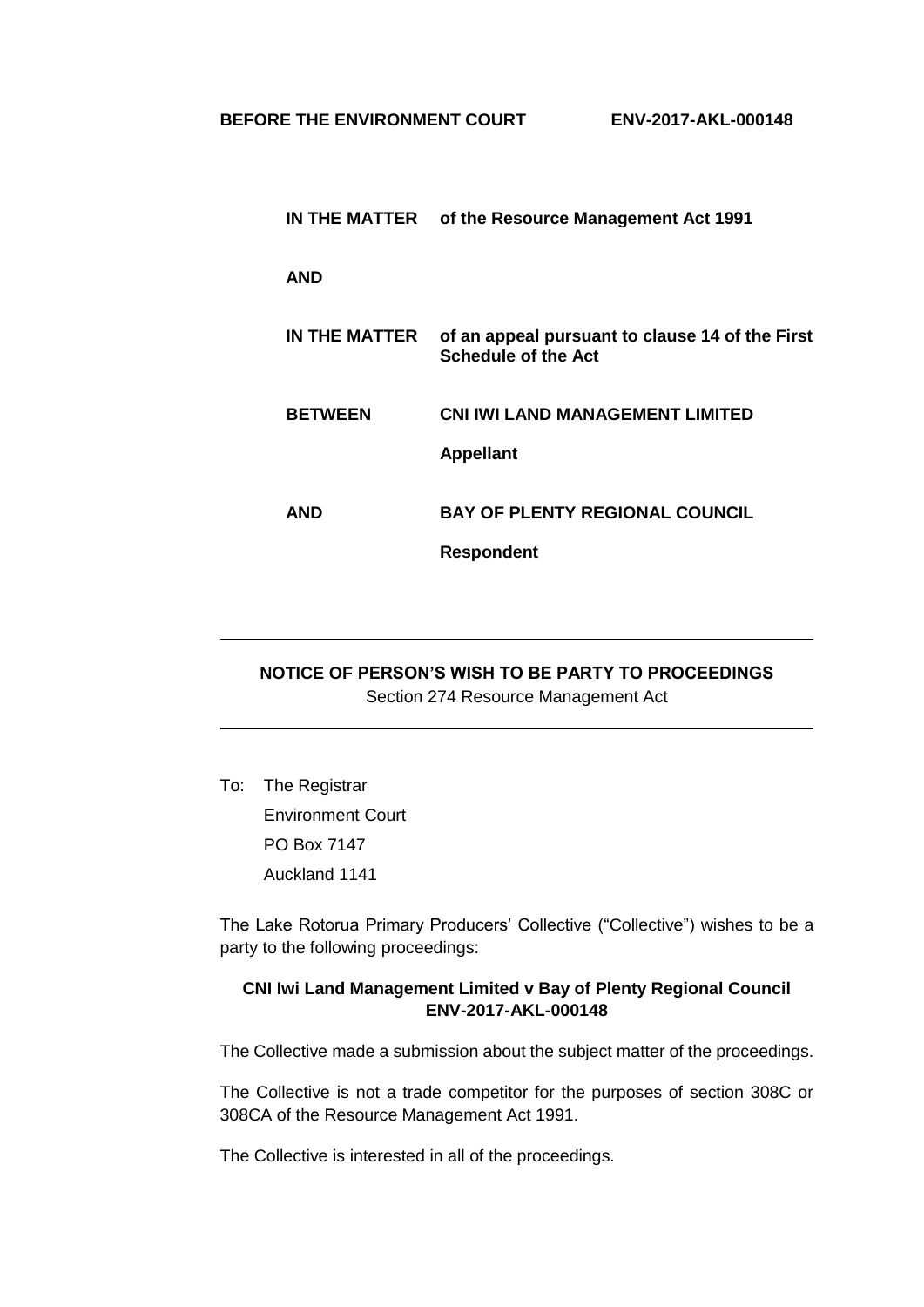**The Collective is interested in all of the issues raised by the Appellant and this includes an interest in the following issues:**

- 1. The Collective comprises various farmers in the Lake Rotorua catchment. Plan Change 10 will have significant adverse and detrimental impacts on its members' farming operations as well as their economic and social wellbeing.
- 2. The Collective is very concerned about the ability of farmers to reach their nitrogen discharge allowances ("NDAs") and that they currently do not have a pathway for achieving them. The Collective is concerned that the NDAs are unlikely to be achievable on the basis of currently available technology.
- 3. The Collective is concerned about the nutrient management plan requirements in Plan Change 10. This includes the potentially significant nitrogen and phosphorous obligations that it will impose and the implications for the economic and social wellbeing of farmers in the catchment.
- 4. The Appellant says that it is committed to achieving the objectives in the Bay of Plenty Regional Policy Statement ("RPS") and supports the limit of 435t/N/yr by 2032 contained in Policy WL 3B. While the Collective acknowledges the need to give effect to the RPS, it considers that this can be achieved without the need to adopt rules at this stage which allocate the 2032 target to a property level. It also considers that PC10 does not give effect to the RPS.
- 5. The Collective supports the alternative proposal put forward by Federated Farmers (and has filed a section 274 notice in support of Federated Farmers' appeal) that includes achieving the 2022 catchment reduction target, allowing the science to be reviewed and enabling the National Policy Statement for Freshwater Management ("NPS-FM") to be given effect to. All without the need to allocate nitrogen to a property level.
- 6. The Collective is concerned that an alternative allocation regime (such as natural capital) is unlikely to address the Appellant's concerns (and it would not address the Collective's concerns). However, such assessments are difficult without details around methodology and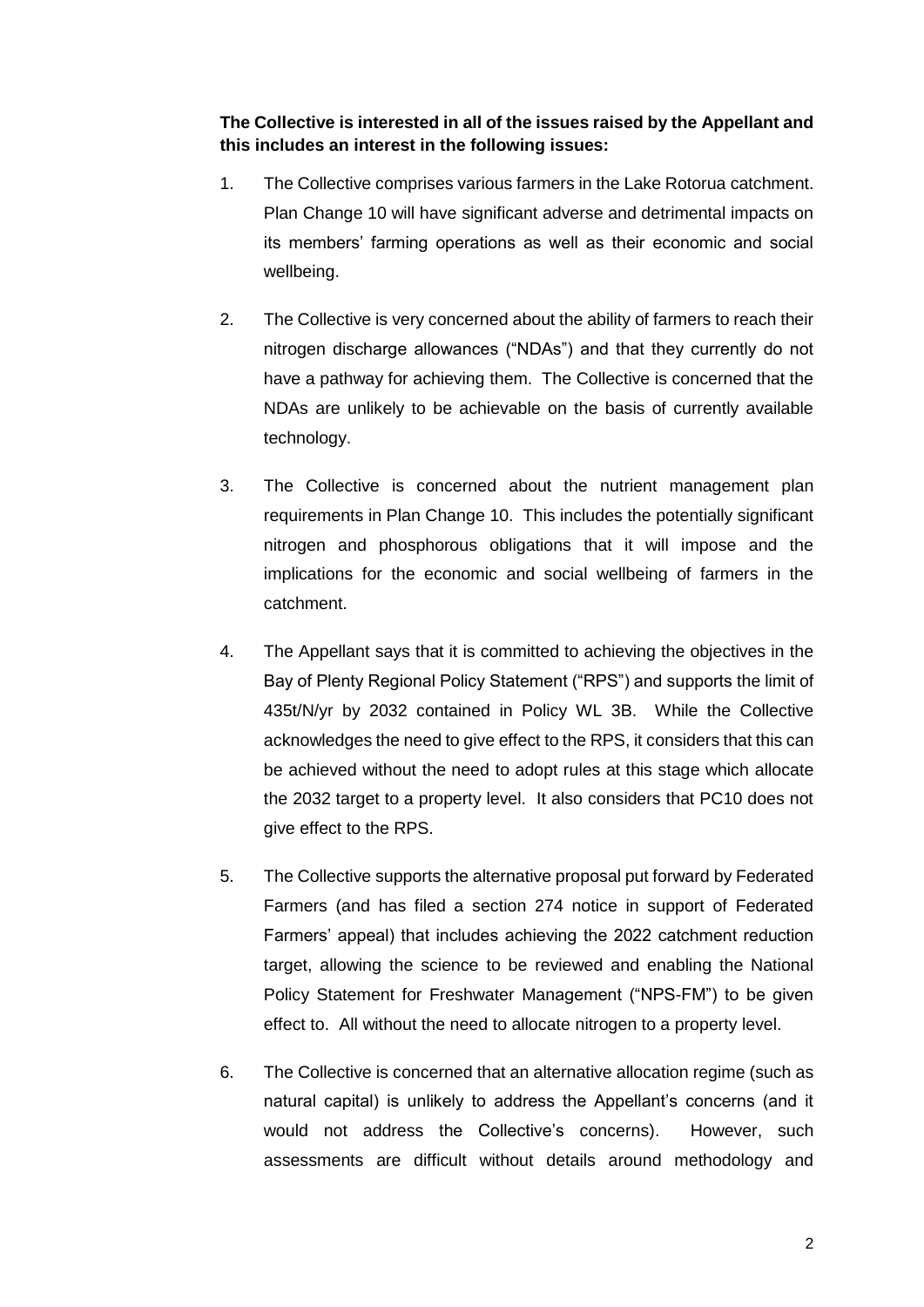implications for each property in the catchment as well as economic, social and cultural implications for the community.

- 7. The Collective considers that it is premature to allocate nitrogen prior to the completion of a robust science review, a potential review of the incentives funding framework and in the absence of a community process (where the values, objectives, limits and targets can be considered).
- 8. The Collective supports a regime for the management of natural resources that is effects based, supported by robust science and other evidence and founded on a sound community process.
- 9. Central to the appeal are the Appellant's concerns about the allocation regime and restrictions in PC10 on the development of its Treaty Settlement Lands. Notwithstanding its view that it is premature to allocate nitrogen, the Collective acknowledges the nine principles in Policy WL 5B of the RPS, which include iwi land ownership, existing land use and existing on farm capital investment.
- 10. The Collective considers that Federated Farmers' proposal provides a more appropriate means (or framework) for addressing the concerns of owners of Treaty Settlement Lands. This includes:
	- a. In the interim (roughly the period to 2022) its proposal involves maintaining a downward trajectory in nitrogen reductions (through measures such as the Rule 11 benchmark and adoption of good management practice).
	- b. During this time there is some provision for development through matters such as the adoption of a "whole" farm approach (as opposed to "effective area"), recognition of offsets and mitigations outside of Overseer and facilitation of whole of community engagement, innovations and solutions.
	- c. In the medium to longer term, the concerns raised by the owners of Treaty Settlement Lands would be addressed in the context of the findings of a robust science review, the outcome of a potential review of the incentives funding framework and the implementation of the NPS-FM through a robust consultation and collaboration process with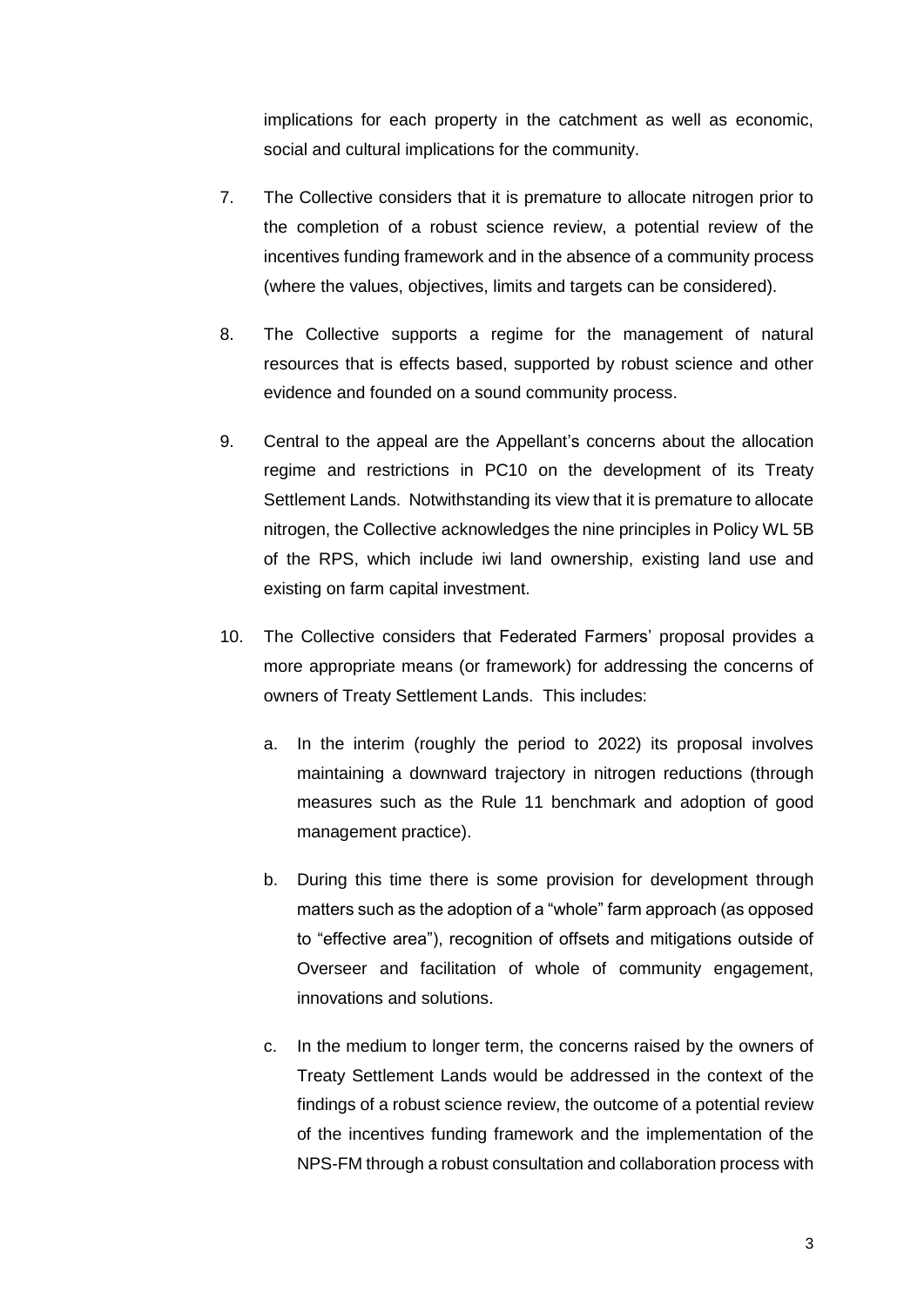the community (where values, objectives, limits and any allocation regime can be properly considered).

- 11. The Collective acknowledges that PC10 provides greater nitrogen allocation to those who have already invested in and developed their land, compared with underdeveloped or undeveloped land. However, it does not consider that this is a reason to further reduce the allocation to existing farmers in an effort to provide greater allocation for underdeveloped or undeveloped land. The Collective does not consider that such changes to PC10 would achieve a robust planning framework or achieve sustainable management.
- 12. The Collective is concerned that the allocation under PC10 does not provide sufficient nitrogen for existing farmers to continue to operate their farming enterprises. The Collective is very concerned that any allocation of the 435tN/yr target to a property level is likely to result in no land owner receiving sufficient allocation to be able to carry out their activity or use (and develop) their land as intended (or to its potential).
- 13. In respect of phosphorous, the Collective considers that all nutrients (as well as the source, transport and sink pathways) ought to be considered as part of the development of sub-catchment action plans (and as part of the implementation of the NPS-FM) as anticipated by its alternative framework. Phosphorous loss and mitigations also ought to be the subject of robust science investigation and evidence. Accordingly, the planning considerations ought to be broader than simply managing on farm phosphorous as suggested by the Appellant. It is concerned about the potential effects (and unintended consequences) of adding further property level phosphorous restrictions into PC10.
- 14. In summary, the Collective is in general agreement with the Appellant that PC10 will not promote sustainable management, is not consistent with the purposes and principles of the RMA, is not the most appropriate means of achieving the purpose of the RMA, does not give effect the RPS or NPS-FM and is not consistent with the Regional Water and Land Plan.
- 15. However, the Collective does not agree that a natural capital approach would better achieve these principles or give effect to these documents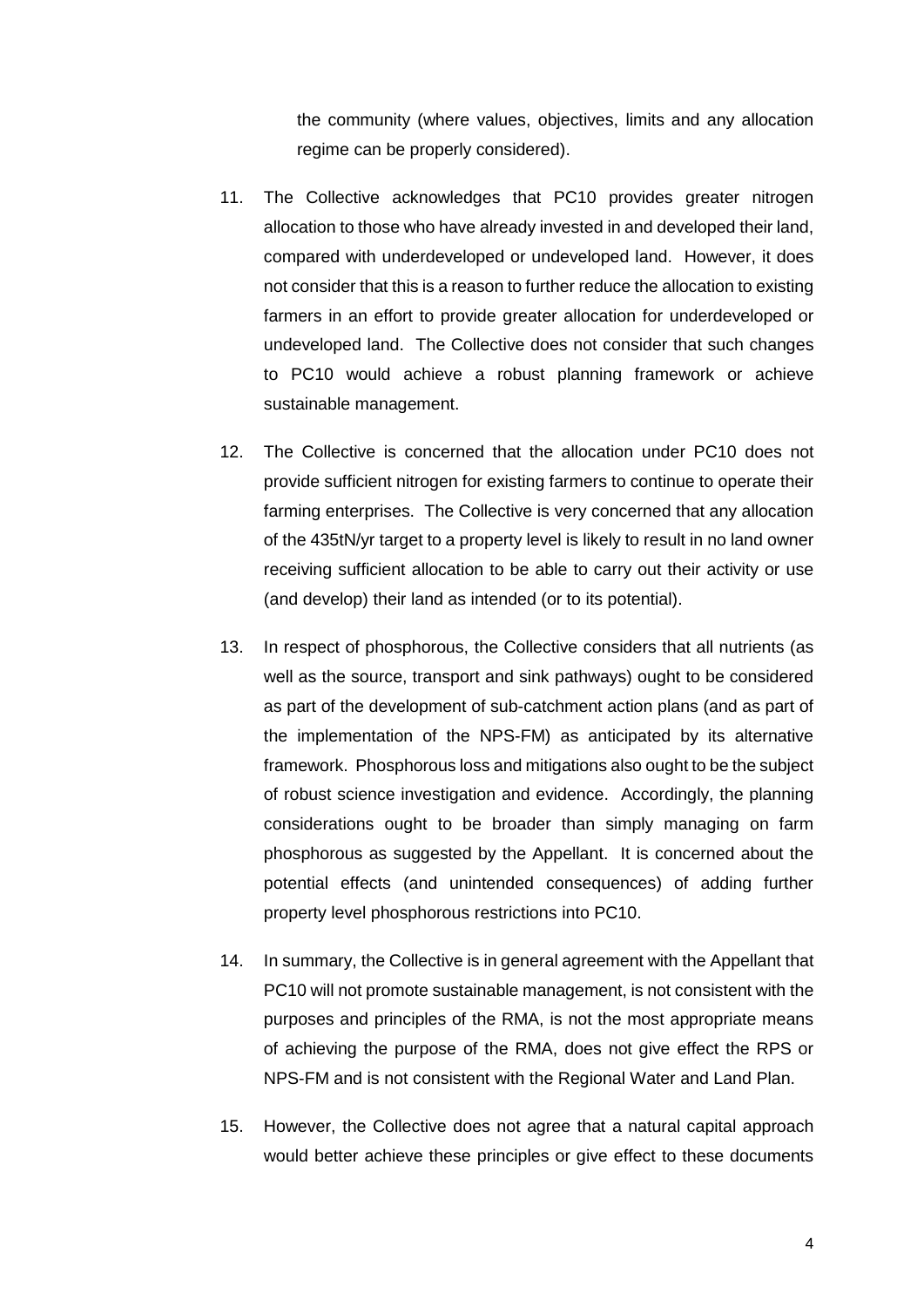(particularly in the absence of any details about methodology or any analysis of effects).

## **In terms of the relief sought by CNI Iwi Land Management Limited, the Collective conditionally supports the relief and conditionally opposes the relief because:**

- 16. The Collective conditionally supports rejecting PC10 in its entirety because:
	- a. The Collective is concerned that PC10 is a flawed and risky approach for attempting to achieve the Regional Water and Land Plan TLI objective. The Collective is very concerned that PC10 will impose irreversible land use changes on farmers as well as impose significant and unnecessary costs on farmers and the wider economy and community.
	- b. The Collective does not support the underlying concepts and methodologies upon which PC10 is based.
	- c. The concerns raised by all sectors of the community (including owners of Treaty Settlement Lands) need to be considered, evaluated and accommodated through a robust community consultation and collaboration process (in light of the most up to date and robust science, economic and other evidence).
	- d. The Collective considers that substantial amendments to PC10 are required to achieve the water quality goals for least economic and social cost to the community.
- 17. However, the Collective considers that there needs to be an alternative framework that will enable robust community engagement and decision making (founded on sound evidence). This is what its alternative framework aims to enable.
- 18. The Collective does not support amending PC10 to adopt a natural capital based nutrient allocation regime and otherwise amending PC10 as proposed in paragraph 12(b) of the appeal for reasons including:
	- a. The Collective considers that it is premature to allocate nitrogen to a property level. It considers that Federated Farmers' alternative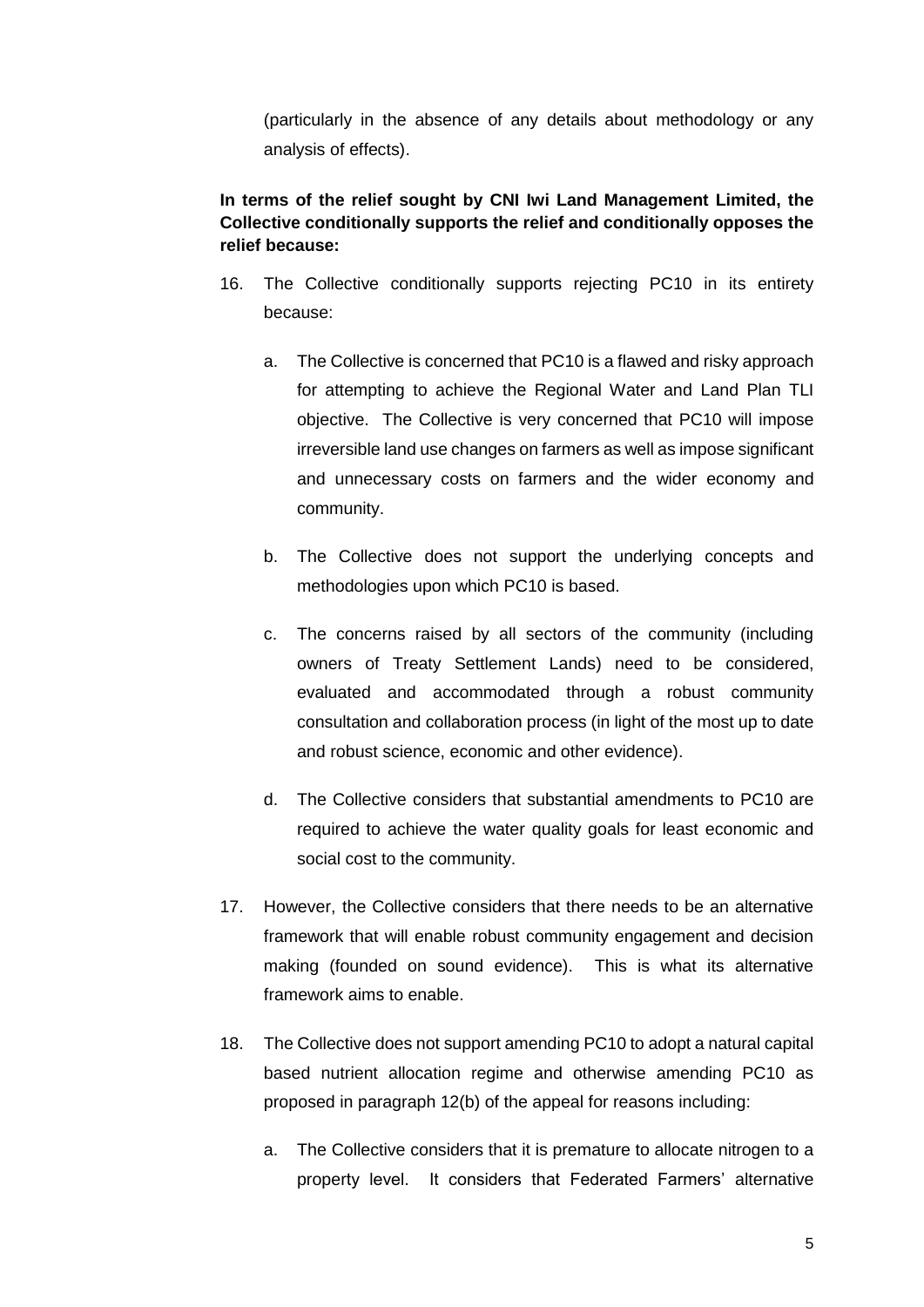framework (as explained in its notice of appeal and submission) provides a framework within which the science can be reviewed, incentives funding can be reviewed and a robust community process (where all members of the community consider water quality and quantity issues in an integrated and holistic way) is enabled through the implementation of the NPS-FM for the Rotorua lakes WMA.

- b. The Collective is concerned about the lack of detail or methodology about a natural capital approach. Without that detail it is not possible to assess such an approach. It is very concerned that adopting a natural capital approach for allocating nitrogen through PC10 would be a very risky approach that is not well understood or supported by science. The Collective is concerned that the effects are less well understood (or not possible to understand in the absence of detailed methodology) than the allocation methodology used in PC10 and it could result in worse environmental outcomes.
- c. Seeking the adoption of more stringent phosphorous obligations on properties, without properly understanding the science (including relationship between nitrogen and phosphorous, internal Lake load, and source, sink and transport pathways) is a risky approach that may result in adverse environmental, economic, social and cultural effects and is unlikely to achieve sustainable management.
- d. While the Collective supports the exploration of a range of flexibility mechanisms (including trade and transfer), opening up trading for properties that do not use Overseer and do not have an NDA (within the context of PC10 as is it currently worded) is unlikely to achieve sustainable management and may have unintended consequences and adverse effects (particularly as the implications for water quality are poorly understood).
- e. There is no (or insufficient) evidence that it would achieve sustainable management, be consistent with Part 2 of the RMA, give effect to the RPS or give effect to the NPS-FM.
- f. And for the other reasons set out in this notice.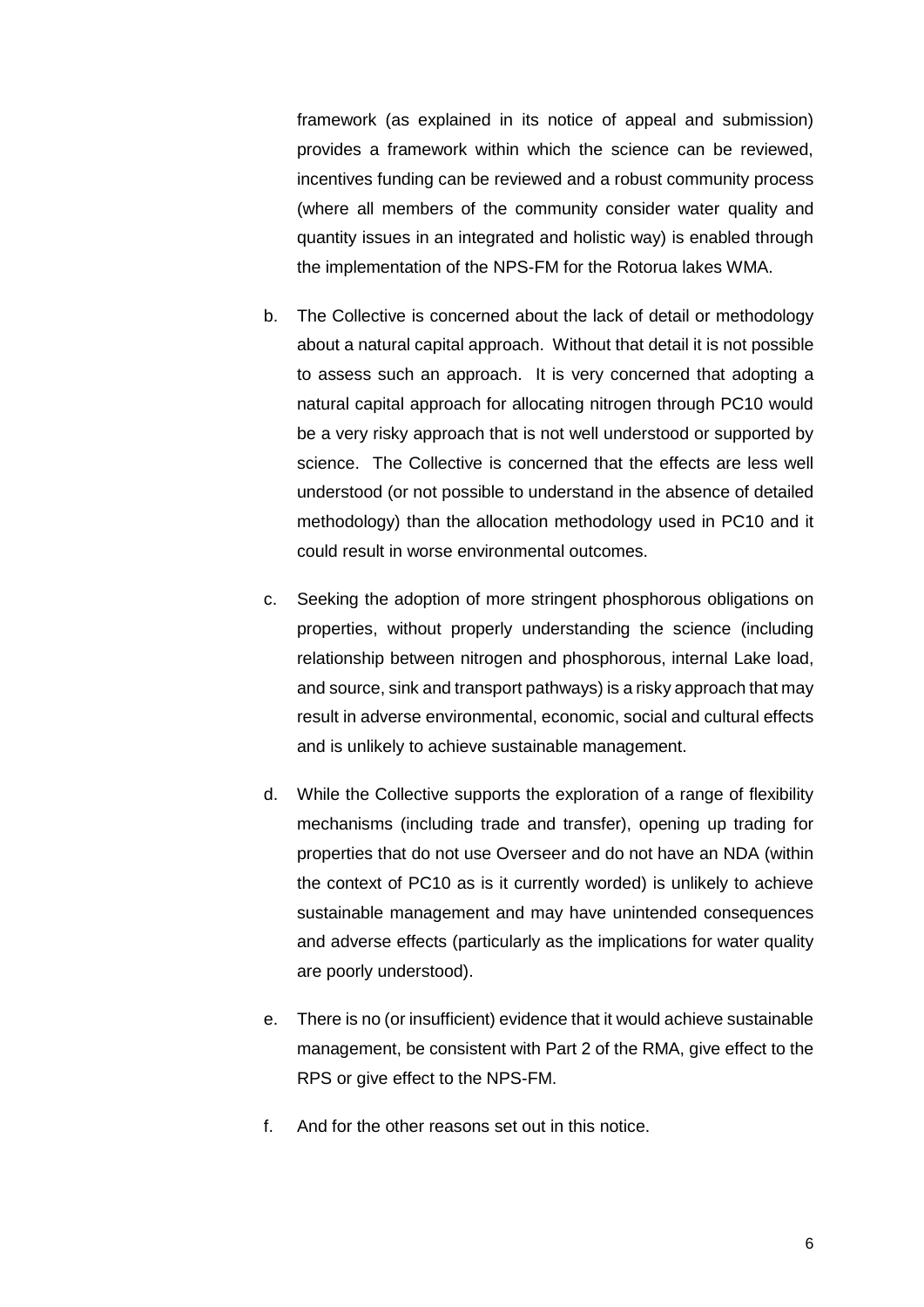19. It is noted that the Collective's opposition is with the methodology proposed for addressing the Appellant's concerns, as opposed to the validity of the concerns themselves. The Collective considers that the concerns ought to be addressed in a transparent way through a robust community process (as anticipated by implementation of the NPS-FM).

The Collective agrees to participate in mediation or other alternative dispute resolution of the proceedings.

CEPaterso

Signature of person wishing to be a party

\_\_\_\_\_\_\_\_\_\_\_\_\_\_\_\_\_\_\_\_\_\_\_\_\_\_\_\_\_

Date: 16<sup>th</sup> October 2017

Address for service of person wishing to be a party:

PO Box 25 Ngongotaha, Rotorua 3041

Telephone: 073322818 or 0274545493

Fax/email: info@rotoruafarmers.org.nz

Contact person: Christine Paterson (Secretary)